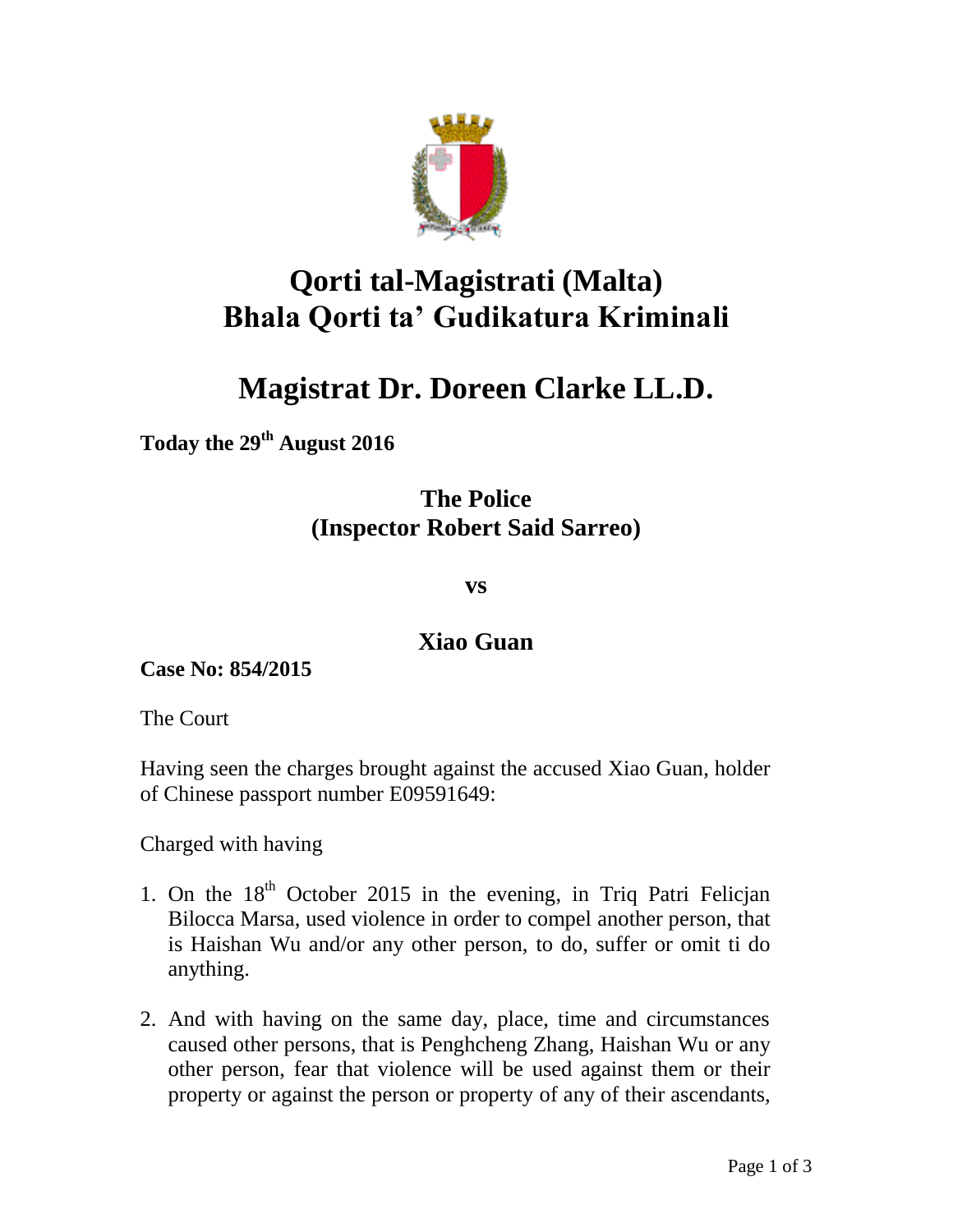descendants, brothers or sisters or any person mentioned in article 222(1) of Chapter 9 of the Laws of Malta.

- 3. And with having on the same day, place, time and circumstances carried outside any premises or appurtenance thereof, a knife or cutting or pointed instrument of any description without a licence or permit from the Commissioner.
- 4. And with having on the same day, place, time and circumstances without inflicting any wound or blow, threatened others with stones or other hard substances, or thrown the same, or taken up any other weapon against any person.
- 5. And with having on the same day, place, time and circumstances wilfully disturbed the public good order or the public peace.

The Court was requested to apply sections 383, 384 and 385 of Chapter 9 of the Laws of Malta for the security of the above mentioned persons.

The Court was also requested to issue a protection order in terms of section 412C of Chapter 9 of the Laws of Malta for the safety of Penghcheng Zhang and Haishan Wu.

The Court was also requested to order the accused to pay any costs incurred in the employment of any expert and/or referee in terms of section 533 of Chapter 9 of the Laws of Malta.

Having seen the consent of the Attorney General for this case to be tried summarily and that the defendant had no objection to the case being so tried.

Having heard the evidence produced by the prosecution.

Having seen that the defendant admitted the charges brought against him and that he confirmed this admission of guilt even after having been given time to reconsider his plea.

Having heard submissions regarding the penalty to be meted out.

Having seen the acts of the proceedings.